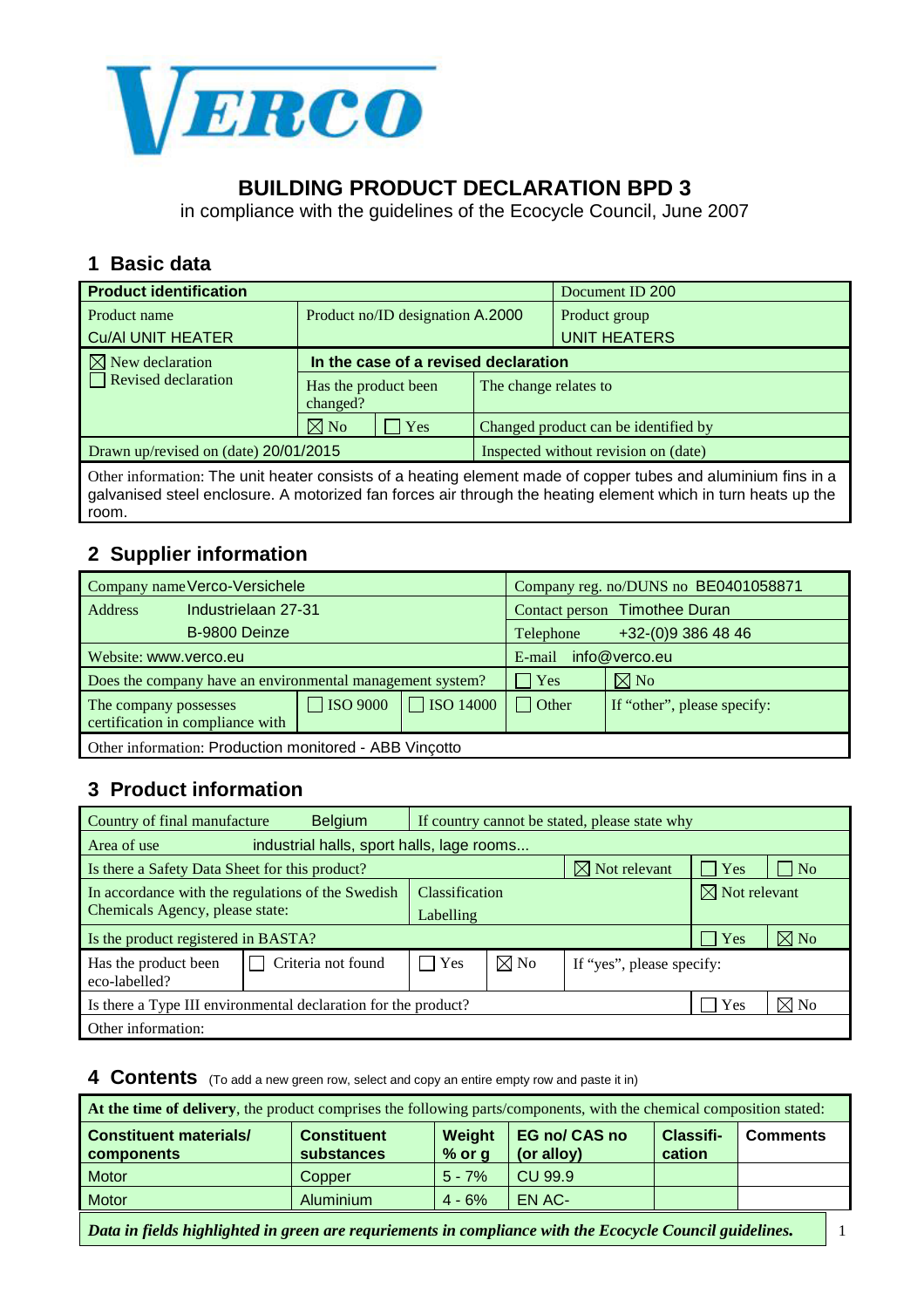|                                                                                                                                                                                                                                                             |                                  |                    | AISi10Mg(a)                 |                     |                 |  |  |
|-------------------------------------------------------------------------------------------------------------------------------------------------------------------------------------------------------------------------------------------------------------|----------------------------------|--------------------|-----------------------------|---------------------|-----------------|--|--|
| <b>Motor</b>                                                                                                                                                                                                                                                | <b>Steel</b>                     | $14 -$<br>18%      | S <sub>235</sub>            |                     |                 |  |  |
| Fan blades                                                                                                                                                                                                                                                  | <b>Steel</b>                     | $3 - 5%$           | S235                        |                     |                 |  |  |
| Heat exchanger                                                                                                                                                                                                                                              | Copper                           | $4 - 13%$          | Cu 99.9                     |                     |                 |  |  |
| Heat exchanger                                                                                                                                                                                                                                              | Aluminium                        | $3 - 11%$          | EN AW-<br>AlMn1Mg1          |                     |                 |  |  |
| Enclosure                                                                                                                                                                                                                                                   | Galvanized steel<br>sheet        | $64 -$<br>32%      | DC01 +ZE EN<br>10152        |                     | ZE 25/25        |  |  |
| Other information: The motorized fan does not contain any kind of PCB. The motor is a asynchrone motor and<br>does not need circuit boards.                                                                                                                 |                                  |                    |                             |                     |                 |  |  |
| If the chemical composition of the product after it is built in differs from that at the time of delivery, the content of the<br>finished built in product should be given here. If the content is unchanged, no data need be given in the following table. |                                  |                    |                             |                     |                 |  |  |
| <b>Constituent materials/</b><br>components                                                                                                                                                                                                                 | <b>Constituent</b><br>substances | Weight<br>$%$ or g | EG no/ CAS no<br>(or alloy) | Classifi-<br>cation | <b>Comments</b> |  |  |
|                                                                                                                                                                                                                                                             |                                  |                    |                             |                     |                 |  |  |
|                                                                                                                                                                                                                                                             |                                  |                    |                             |                     |                 |  |  |
| Other information:                                                                                                                                                                                                                                          |                                  |                    |                             |                     |                 |  |  |

# **5 Production phase**

| Resource utilisation and environmental impact during production of the item is reported in one of the following<br>ways:                                                                                                |                   |                                            |                                                                     |  |
|-------------------------------------------------------------------------------------------------------------------------------------------------------------------------------------------------------------------------|-------------------|--------------------------------------------|---------------------------------------------------------------------|--|
| $\boxtimes$ 1) Inflows (goods, intermediate goods, energy etc) for the registered product into the <b>manufacturing unit</b> , and the<br>outflows (emissions and residual products) from it, i.e. from "gate-to-gate". |                   |                                            |                                                                     |  |
| 2) All inflows and outflows from the extraction of raw materials to finished products i.e. "cradle-to-gate".                                                                                                            |                   |                                            |                                                                     |  |
| 3) Other limitation. State what:                                                                                                                                                                                        |                   |                                            |                                                                     |  |
| The report relates to unit of product                                                                                                                                                                                   | Reported product  | $\boxtimes$ The product's<br>product group | The product's<br>production unit                                    |  |
| Indicate raw materials and intermediate goods used in the manufacture of the product                                                                                                                                    |                   |                                            | Not relevant                                                        |  |
| Raw material/intermediate goods                                                                                                                                                                                         | Quantity and unit |                                            | Comments                                                            |  |
| Galvanized steel sheet                                                                                                                                                                                                  | 8,4 - 18,3 kg     |                                            | A.2310  A.2740                                                      |  |
| Heat exchanger Cu/Al                                                                                                                                                                                                    | $1,2 - 19,1$ kg   |                                            | A.2310  A.2740                                                      |  |
| Motor-fan                                                                                                                                                                                                               | $3,2 - 20$ kg     |                                            | A.2310  A.2740                                                      |  |
| <b>Bolts</b>                                                                                                                                                                                                            | $0,8$ kg          |                                            | A.2310  A.2740                                                      |  |
| Indicate recycled materials used in the manufacture of the product                                                                                                                                                      | Not relevant      |                                            |                                                                     |  |
| Type of material                                                                                                                                                                                                        | Quantity and unit |                                            | Comments                                                            |  |
| <b>Steel</b>                                                                                                                                                                                                            |                   |                                            | During the production of<br>steel, x% scrap metal is<br>always used |  |
| Enter the <b>energy</b> used in the manufacture of the product or its component parts                                                                                                                                   |                   |                                            | Not relevant                                                        |  |
| Type of energy                                                                                                                                                                                                          | Quantity and unit |                                            | Comments                                                            |  |
| Electricity                                                                                                                                                                                                             | 8,4 kWh           |                                            |                                                                     |  |
| Enter the <b>transportation</b> used in the manufacture of the product or its component parts                                                                                                                           |                   |                                            | Not relevant                                                        |  |
| Type of transportation                                                                                                                                                                                                  | Proportion %      |                                            | Comments                                                            |  |
| Road                                                                                                                                                                                                                    | 40 %              |                                            |                                                                     |  |
| Sea                                                                                                                                                                                                                     | 60 %              |                                            |                                                                     |  |
| Enter the emissions to air, water or soil from the manufacture of the product or its<br>component parts                                                                                                                 |                   |                                            | $\boxtimes$ Not relevant                                            |  |
| Type of emission                                                                                                                                                                                                        | Quantity and unit |                                            | Comments                                                            |  |
|                                                                                                                                                                                                                         |                   |                                            |                                                                     |  |
|                                                                                                                                                                                                                         |                   |                                            |                                                                     |  |

٦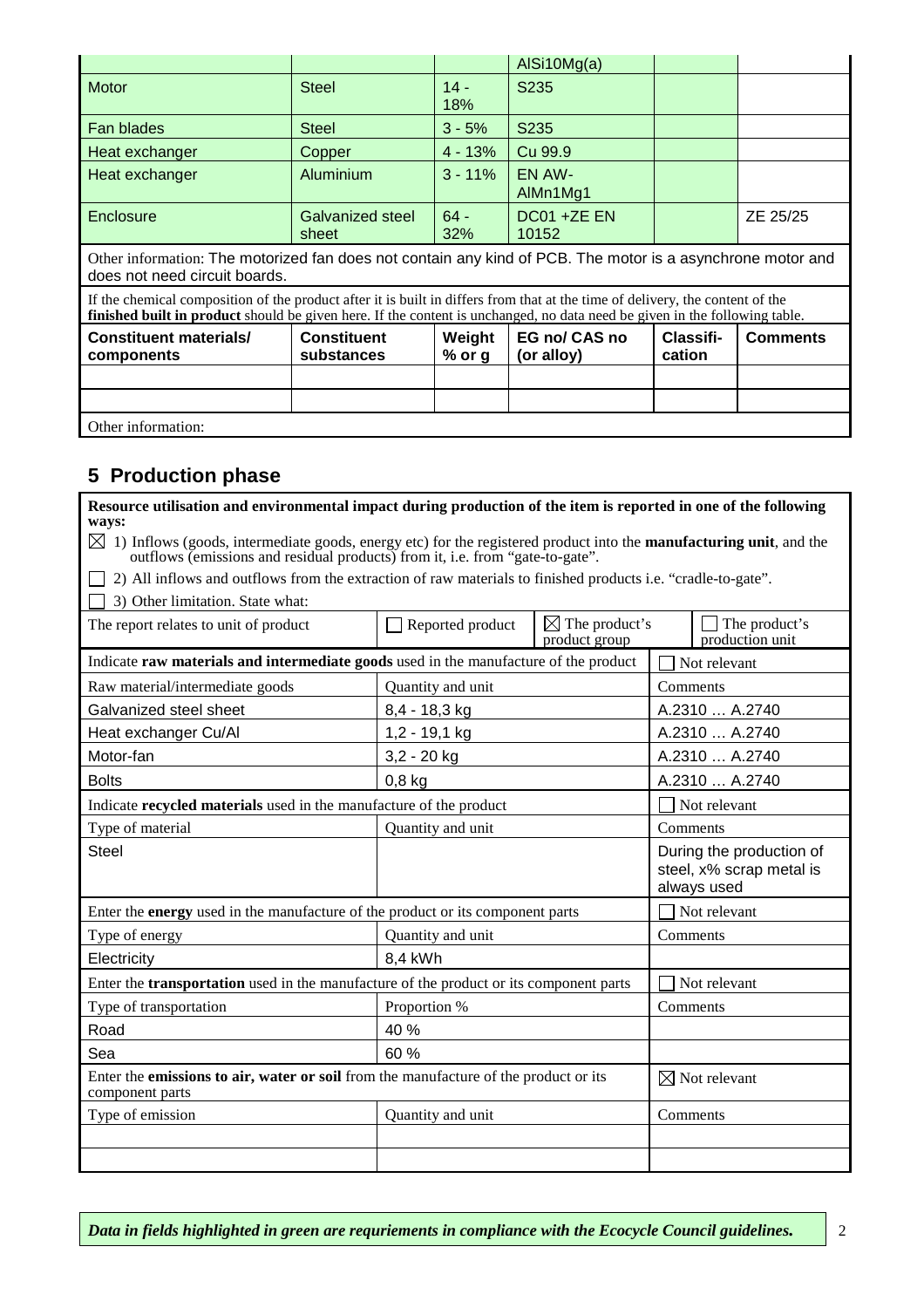| Enter the <b>residual products</b> from the manufacture of the product or its component parts | Not relevant |                 |                           |                      |          |
|-----------------------------------------------------------------------------------------------|--------------|-----------------|---------------------------|----------------------|----------|
|                                                                                               |              |                 | Proportion recycled       |                      |          |
| Residual product                                                                              | Waste code   | <b>Ouantity</b> | Material<br>recycled %    | Energy<br>recycled % | Comments |
| Metal scrap                                                                                   | 12 01 01     |                 | 100                       |                      |          |
|                                                                                               |              |                 |                           |                      |          |
| Is there a description of the<br>data accuracy for the<br>manufacturing data?                 | Yes          | $\boxtimes$ No  | If "yes", please specify: |                      |          |
| Other information:                                                                            |              |                 |                           |                      |          |

## **6 Distribution of finished product**

| Does the supplier put into practice a system for returning load carriers for the<br>product?        | $\Box$ Not relevant    | Yes                | $\boxtimes$ No |
|-----------------------------------------------------------------------------------------------------|------------------------|--------------------|----------------|
| Does the supplier put into practice any systems involving multi-use packaging  <br>for the product? | $\bigcap$ Not relevant | $\blacksquare$ Yes | $\boxtimes$ No |
| Does the supplier take back packaging for the product?                                              | Not relevant           | <b>Yes</b>         | $\boxtimes$ No |
| Is the supplier affiliated to REPA?                                                                 | Not relevant           | <b>Yes</b>         | $\boxtimes$ No |
| Other information:                                                                                  |                        |                    |                |

## **7 Construction phase**

| Are there any special requirements for the<br>product during storage?                           | $\Box$ Not relevant $\Box$ Yes $\Box$ No |                | If "yes", please specify: dry and<br>$>5^{\circ}C$ |
|-------------------------------------------------------------------------------------------------|------------------------------------------|----------------|----------------------------------------------------|
| Are there any special requirements for adjacent  <br>building products because of this product? | $\Box$ Not relevant $\Box$ Yes           | $\boxtimes$ No | If "yes", please specify:                          |
| Other information:                                                                              |                                          |                |                                                    |

# **8 Usage phase**

| Does the product involve any special requirements for<br>intermediate goods regarding operation and maintenance?       |                         |                       | $ $ Yes             | $\nabla$ No                       |                                                                       | If "yes", please specify:         |
|------------------------------------------------------------------------------------------------------------------------|-------------------------|-----------------------|---------------------|-----------------------------------|-----------------------------------------------------------------------|-----------------------------------|
| Does the product have any special energy supply<br>requirements for operation?                                         |                         |                       | $\boxtimes$ Yes     | $\Box$ No                         | If "yes", please specify: 70 -<br>1080 W electricity and hot<br>water |                                   |
| Estimated technical service life for the product is to be entered according to one of the following options, a) or b): |                         |                       |                     |                                   |                                                                       |                                   |
| a) Reference service life<br>estimated as being approx.                                                                | $\overline{5}$<br>years | $\vert$   10<br>years | $\vert$ 15<br>years | $\boxtimes$ 25<br>years           | $\vert \vert > 50$<br>years                                           | Comments With<br>service every 10 |
| b) Reference service life estimated to be in the interval of                                                           | years                   |                       |                     | years (possible<br>change of fan) |                                                                       |                                   |
| Other information:                                                                                                     |                         |                       |                     |                                   |                                                                       |                                   |

### **9 Demolition**

| Is the product ready for disassembly (taking<br>apart)?                                                              | Not relevant         | $\boxtimes$ Yes | $\overline{N_{0}}$ | If "yes", please specify:<br>Cu/Al, galvanised<br>sheet steel, insulated<br>wiring. |
|----------------------------------------------------------------------------------------------------------------------|----------------------|-----------------|--------------------|-------------------------------------------------------------------------------------|
| Does the product require any special measures<br>to protect health and environment during<br>demolition/disassembly? | $\vert$ Not relevant | $  \ \  $ Yes   | $\boxtimes$ No     | If "yes", please specify:                                                           |
| Other information:                                                                                                   |                      |                 |                    |                                                                                     |

### **10 Waste management**

| Is it possible to re-use all or parts of the | relevant<br>Not. | M<br>$V_{\rm ES}$ | <b>No</b> | $\mathbf{H}^{\alpha}$<br>please specify:<br>'ves |
|----------------------------------------------|------------------|-------------------|-----------|--------------------------------------------------|
|                                              |                  |                   |           |                                                  |

*Data in fields highlighted in green are requriements in compliance with the Ecocycle Council guidelines.* 3